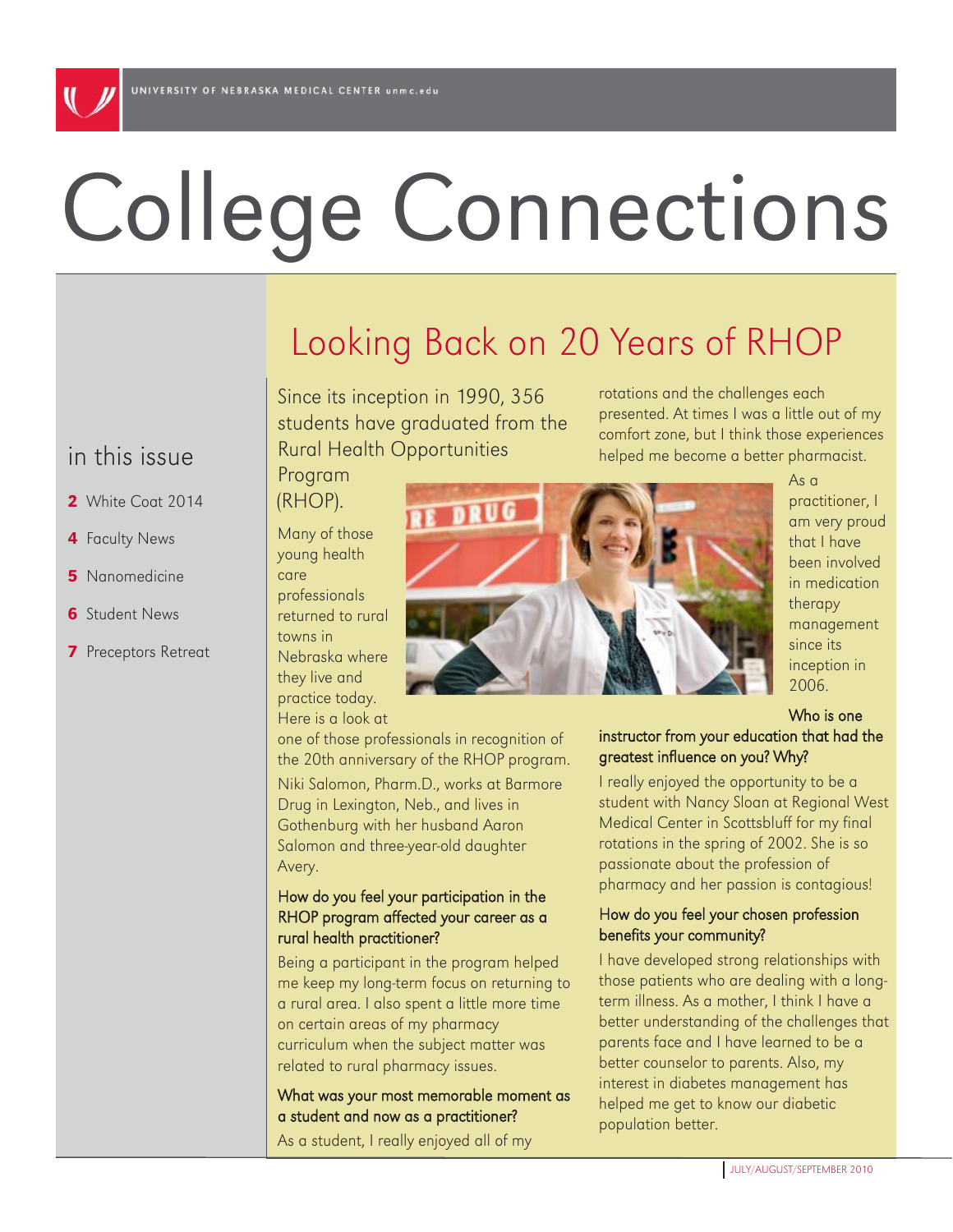

## White Coat Ceremony

Our Eleventh Annual White Coat Ceremony took place on August 18 at the Michael F. Sorrell Events Center.

Forty-two students received their professional white laboratory jackets provided by the College of Pharmacy Alumni Association, and took the pledge of professionalism.

#### Kyle Peters, Pharm.D., BC-ADM,

Clinical Assistant Professor of Pharmacy Practice, delivered the keynote presentation. Former College of Pharmacy Alumni Association President and current Director of Experiential Programs, John E. Ridgway, BS, R.Ph., "71, welcomed the class of 2014 to the Ceremony and assisted with the presentation of the white coats to

the students.

The College of Pharmacy Open House followed where the new students and their families and friends were invited to mingle with faculty, students and staff.

The Open House was an enjoyable way to "kick-off" the start of the new school year, and to welcome the Class of 2014.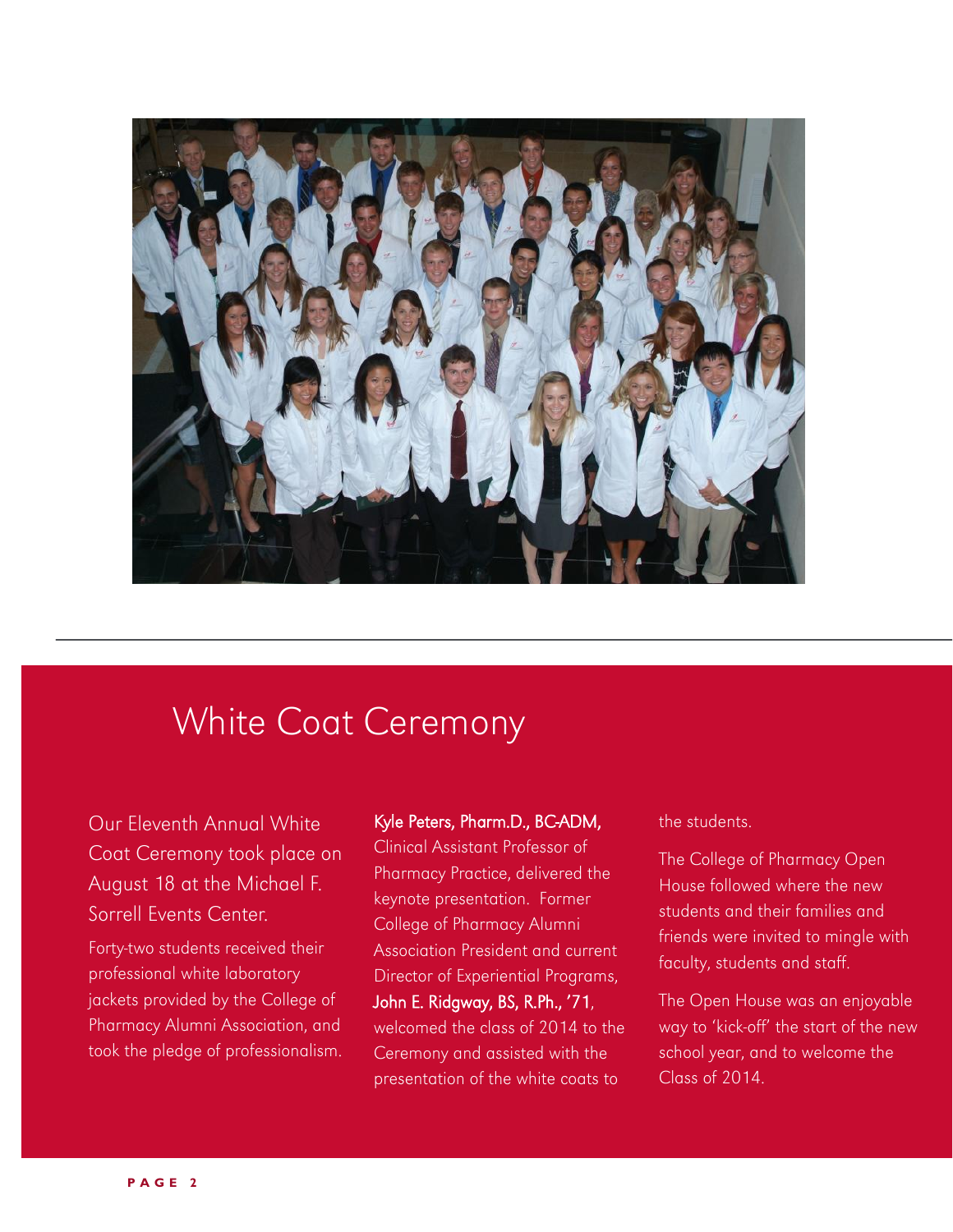## Class of 2014

Anton Anderson, Battle Creek Joshua Bauer, Amherst Leah Benson, Grand Island Thu-Hong Bui, Lincoln Brody Crowe, Hastings Michael Dibble, Austin, MN Craig Ecabert, Omaha Brittany Ernst, Phoenix, AZ Adam Felber, Omaha Matthew Folcik, Hastings Evan Gahan, Lincoln Jennifer Gallanger, Orange Park, FL Zhan Ge, Sheffield, IA Corin Hartzer, Culbertson

Deeko Hassan, Rochester, MN Elizabeth Higgins, Lincoln Wade Hoefer, Elgin Valarie Hoffman, Chambers Ashley Kenkel, Omaha Megan Kenkel, Omaha Jennifer Kim, Palmdale, CA Jared Knoell, Omaha Casey Koch, Lincoln Allyn Komorowski, Grand Island Travis Kuchar, Meadow Grove Daniel Le, Lincoln Hien Le, Lincoln Ryan Linscott, Lincoln

Nadir Maaiah, Omaha Matthew Nielsen, Gibbon Gina Paletta, Omaha Brian Robinson, Omaha Rory Sallach, Charlotte, NC Michael Schmidt, Lincoln Sloane Schneider, O"Neill Kendra Schomer, Madison Anna Schreck, Omaha Michael Seim, Lincoln Ronda Stede, Lakewood, CO Hoainam Vo, Santa Ana, CA Janelle Weber, Dorchester Shayla Wrage, Shelton

Forty-two new students with a mean GPA of 3.50 were accepted into the College of Pharmacy's Doctor of Pharmacy degree (Pharm.D.) program. These new first-year students bring the total enrollment in the four-year Pharm.D. program to 237 students.

Among the new first-year students, 86 percent are Nebraska residents with 33 percent of the students coming from outside Omaha and Lincoln. The 14 percent of the students who are not from Nebraska come to the College of Pharmacy from all across the United States.

The breakdown of first-year students includes 52 percent female, 48 percent male. Of the 42 incoming students, 81 percent have already received a prior bachelor or higher degree.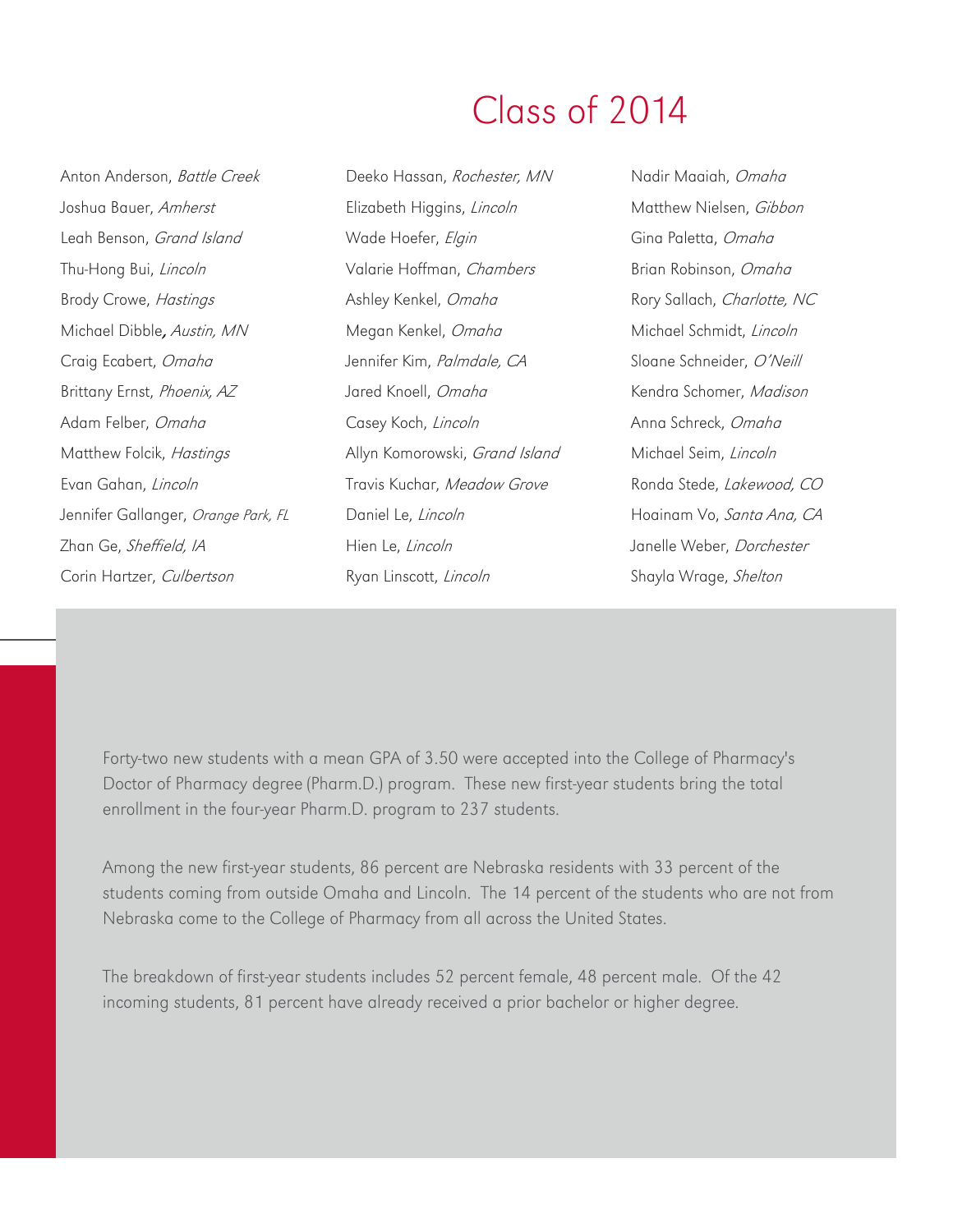## Faculty News

## Welcome Chris Shaffer, Pharm.D.

Christopher Shaffer, Pharm.D., clinical

assistant professor in the department of Pharmacy Practice in the College of Pharmacy, is a new faculty members at UNMC.

Name: Christopher Shaffer, Pharm.D, BCPS

Title: Clinical assistant professor in the department of Pharmacy Practice in the College of Pharmacy.

Interests: Dr. Shaffer is focused on Personalized Medicine, which is the use of appropriate medications based upon an individual's genetic profile. In addition, Dr. Shaffer conducts research in



pediatric patients, examining how growth and development, along with genetics and environment,

influences response to medications. He is currently enrolled in the Master's in Clinical and Translational Research Program at UNMC, where he works across multiple disciplines in T1, T2, and T3-related research.

Doctoral degree: Pharm.D., Creighton University; Currently enrolled in the MSIA Program in Clinical and Translational Research at UNMC.

Memberships: American College of Clinical Pharmacy, American Society of Health-systems Pharmacists, American Pharmaceutical Association, Nebraska Pharmacists Association.

## Oestreich Elected to APhA-APRS



## WASHINGTON, DC –

The results of the APhA Academy of Pharmacy Research and Science (APhA-APRS) elections were certified by the APhA Committee of

Canvassers. Academy members elected William E. Fassett, PhD, MBA, of Spokane, WA, as APhA-APRS Executive Council President-elect (2011-2012); Zia Shariat-Madar, PhD, of Oxford, MS, as Chair-elect for the Basic Sciences Section (2011-2012); Julie Oestreich, PharmD, PhD, of Omaha, NE, as Chair-elect in the Clinical Sciences Section (2011-2012); Marcia M. Worley, PhD, of Duluth,

MN, as Chair-elect for the Economic, Social and Administrative Sciences Section (2011-2012); and Matthew Witry, PharmD, RPh, of Iowa City, IA, as APhA-APRS Postgraduate Officer (2011-2013).

Dr. Oestreich is Assistant Professor of Pharmacy Practice at the University of Nebraska Medical Center College of Pharmacy. She completed her Pharm.D. degree at Ohio Northern University and her Ph.D. degree and postdoctoral training at the University of Kentucky. Oestreich's research laboratory is focused on studying the variability of platelet function and response to antiplatelet agents, particularly clopidogrel and other P2Y12 receptor antagonists. Oestreich teaches pharmacogenetics and cardiovascular pharmacology to students and residents and serves as a volunteer pharmacist, most recently at Faith Pharmacy in Lexington, KY, and in Mexico.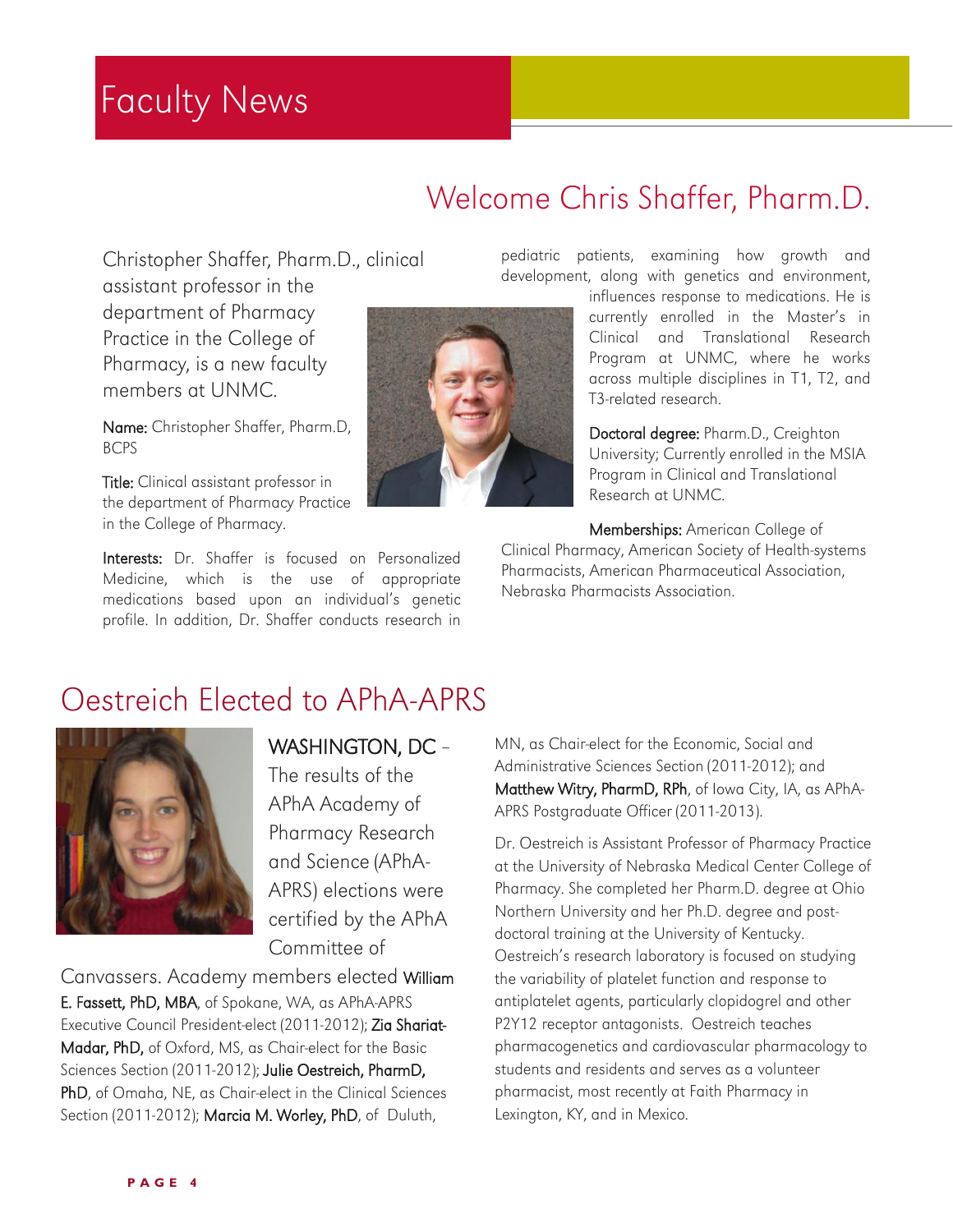# SMALL PARTICLE - BIG IMPACT

Drug delivery methods that use nanoparticles to target diseased cells and spare healthy ones have become a hot focus area in research in the past decade.

#### What is the focus of UNMC's nanomedicine research and how does it impact me?

We develop efficient drug delivery systems to treat many diseases including cancer, rheumatoid arthritis,

UNMC became a hub for this type of research in 1994 with the arrival of Alexander "Sasha" Kabanov, Ph.D., D.Sc., Parke-Davis Professor in Pharmaceutics and director of the Center for Drug Delivery and Nanomedicine.

Since 2003, Dr. Kabanov has hosted the International

Nanomedicine and Drug Delivery Symposium. The yearly gathering of world leaders in nanomedicine was held in Omaha from Oct. 3-5 -- the third time it's been held here.

Below, Dr. Kabanov discusses nanomedicine and the conference.

#### What is nanomedicine and why is it important?

Nanomedicine develops tiny materials that can enter diseased cells and kill them. When nanomaterials carry both a drug and imaging molecules, you can watch where they go in the body and sometimes turn them on by remote control once they reach their targets. Nanomedicine is linked to drug delivery and therapeutics, but there are areas growing beyond these fields, such as the use of nano-materials in tissue engineering where specially crafted nanomaterials can pattern growth of cell sheets or tissues for tissue regeneration.



stroke, Parkinson's and Alzheimer's. There is no cure for many of these diseases. Discovering cures could improve lives and help us live longer. Breakthrough treatments also will help maintain the technological leadership of our nation. In Nebraska, it means new

companies growing the economy.

## What is UNMC doing to advance knowledge in this area?

In 2004, the CDDN formed at UNMC. Perhaps one of first such centers in the world, it now has 32 faculty members working together with about \$33 million in federal funding. We are building resources to translate our discoveries to help people.

#### Tell me about the conference.

The conference started in 2003 as a mini-symposium when a Japanese delegation visited UNMC. Since then it has been hosted in five other North American cities. Oriented for students and young scientists, the conference offers poster and oral presentations and a session called "Nanomedicine Research Reports," where junior scientists give talks along with accomplished stars. These sessions are sometimes the most interesting ones.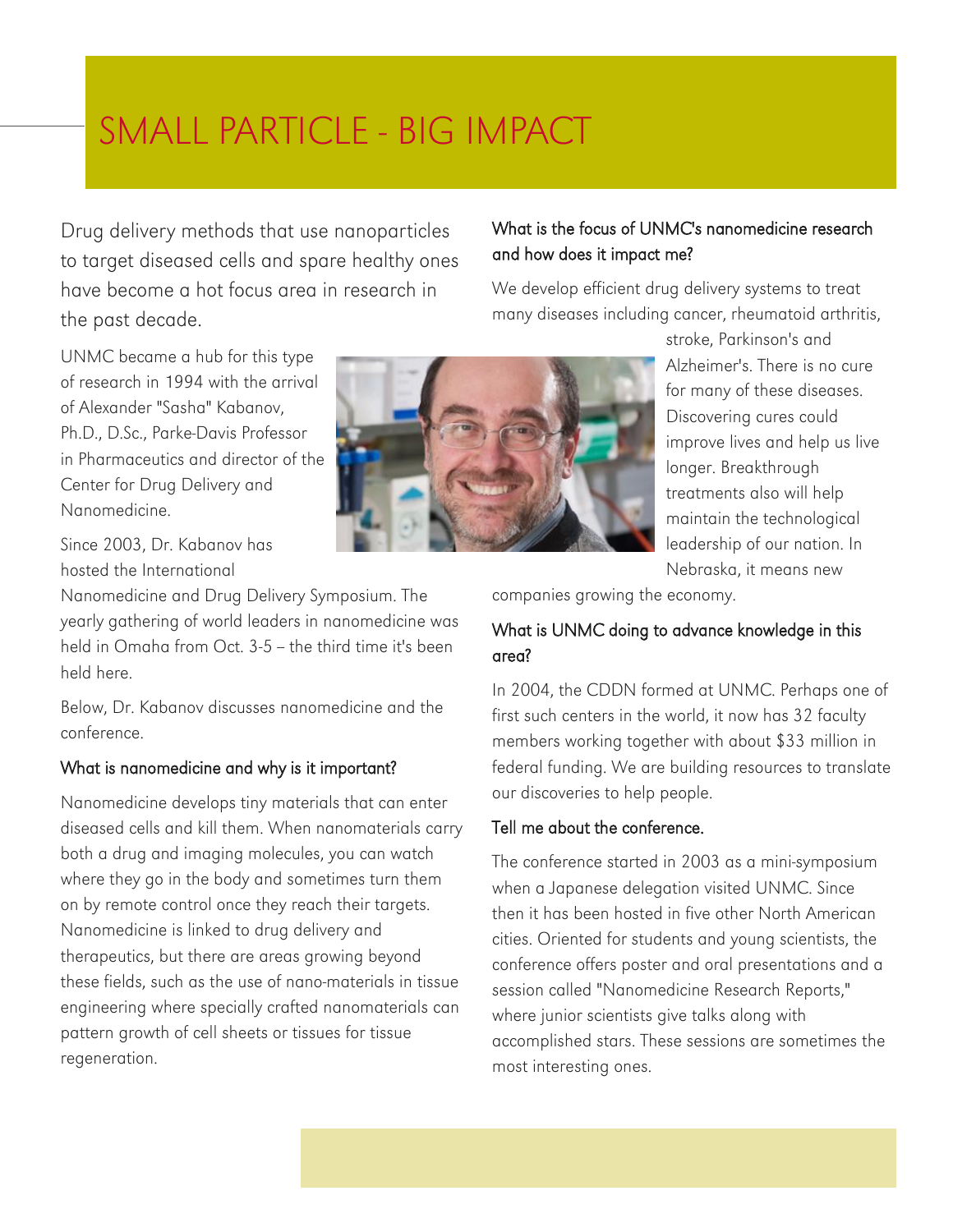## Student News

Fourteen graduate students attended the 42nd annual, regional Pharmaceutics Graduate Student Research Meeting (PSGRM) held at the Ohio State University in Columbus from June 17 to 19, 2010. James Randazzo received 4th place for this podia presentation. The 44th PSGRM will be held at UNMC in 2012. The students visited Abbott pharmaceutical company at Abbott Park, Illinois, on their way to Columbus.  $\oplus$ 

Xiang Yi, Ph.D. candidate, was selected the "Best Poster Award" at the 6th Gordon Research Conference "Barriers to CNS". Dr. Kabanov is Xiang's faculty advisor.  $\oplus$ 

Vishakha Ambardekar, Ph.D. candidate, was selected to participate at the International Student Research Forum held in Beijing, China, September 25-29, 2010. Participation was based on scoring of abstracts and oral presentations. Dr. Joe Vetro is Vishakha"s faculty advisor.

Congratulations to P4, Brandon Gufford, who has been selected to receive a \$750.00 travelship to the 2010 FIP Pharmaceutical Sciences World Congress / AAPS Annual Meeting and Exposition in New Orleans, LA, November 14-18, 2010. Brandon, a professional student, competed for this travel award against graduate students. Brandon is completing his Pharm.D. Honors degree with Dr. Dennis Robinson, Chair Department of Pharmaceutical Sciences.



Faculty, spouses, staff and students attend the AACP meeting in Seattle, WA in July.

## Upcoming Events

October 22, 2010 Fall Honors, 3pm Sorrell Center Room 1001

October 26, 2010 College of Pharmacy Seminar Sorin Luca, Ph.D. Noon in Room 1038

November 18, 2010 College of Pharmacy Seminar Julie Oestreich, Pharm.D., Ph.D. 3:30pm in Room 1038 November 19, 2010 Career Day December 1, 2010 Application deadline May 6, 2011 Spring Honors, 10am